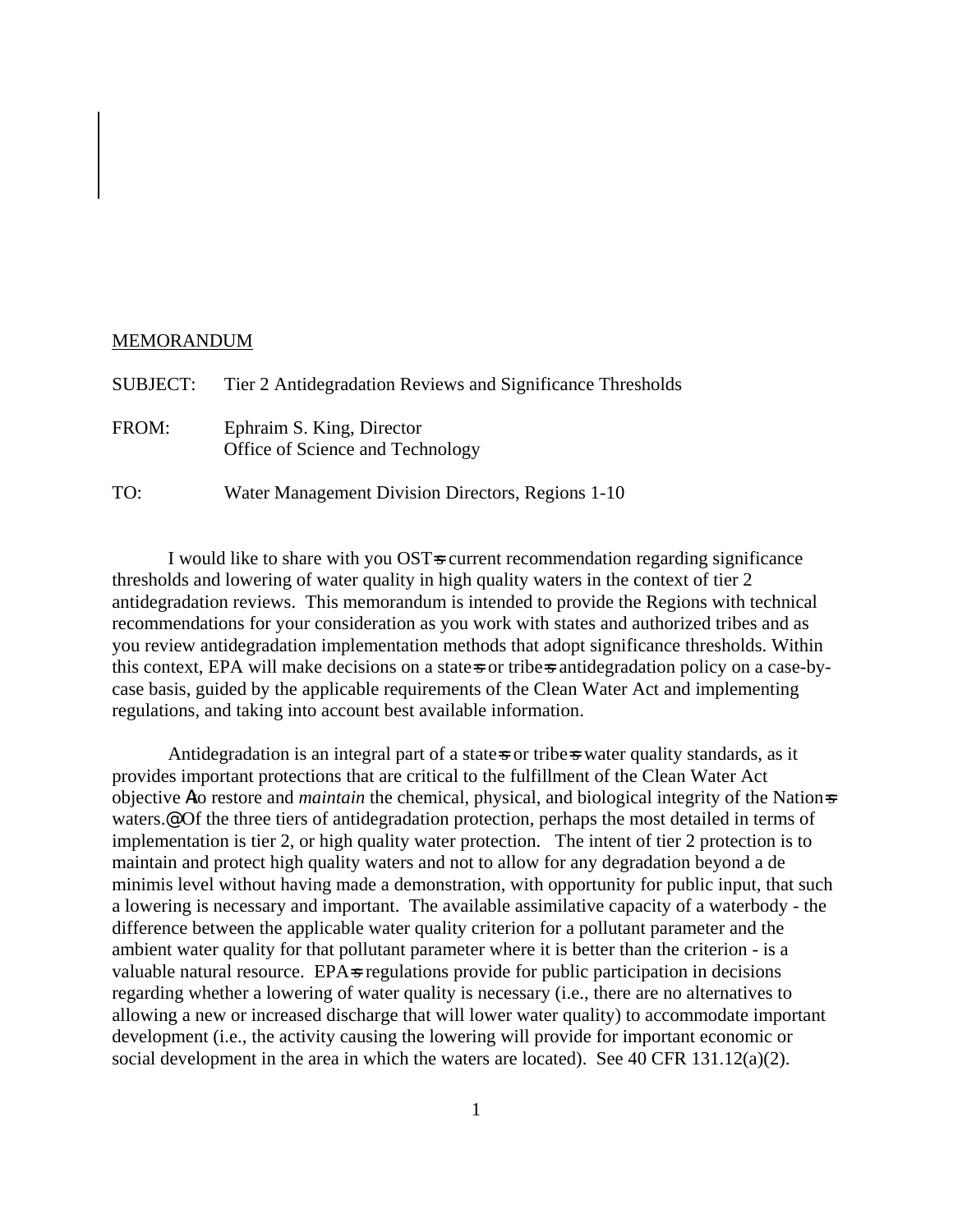We recognize that some states and tribes have chosen to target their antidegradation efforts by defining a significance threshold above which the effects on water quality require tier 2 antidegradation findings of necessity and social and economic importance. Applying antidegradation review requirements only to those activities that may result in significant degradation of water quality is a useful approach that allows states and tribes to focus their resources where they may result in the greatest environmental protection. However, it is important that states and tribes set their significance thresholds at a level that can be demonstrated to be consistent with the purpose of tier 2 antidegradation requirements. Otherwise, a new or increased discharge may result in significant degradation that will not be subject to antidegradation review, and decisions about the lowering of water quality in high quality waters may be made without public consideration of necessity and importance, resulting in the loss or diminishment of a valuable natural resource.

EPA has afforded the states and tribes some discretion in determining what constitutes a significant lowering of water quality. EPA has accepted a range of approaches to defining a Asignificance threshold@ over which a full antidegradation review is required. This issue was considered at length in the process of developing the Water Quality Guidance for the Great Lakes. Relying upon input offered during a four-year open public process involving environmental groups, industry representatives, and other experts, with numerous opportunities for public input, the directors of the eight Great Lakes states and EPA technical experts reached a consensus on a significance threshold value of ten percent (10%) of the available assimilative capacity, coupled with a cumulative cap. They determined that this threshold represented a reasonable balance between the need of the regulatory agencies to limit the number of actions involving non-BCCs (bioaccumulative chemicals of concern) that are subjected to the detailed antidegradation demonstration requirements, and the need to protect and maintain water quality. They believed that any individual decision to lower water quality for non-BCCs that is limited to 10% of the available assimilative capacity represents minimal risk to the receiving water and is fully consistent with the objectives and goals of the Clean Water Act. A ten percent (10%) value is within the range of values for significance thresholds that EPA has approved in other states as well. EPA considers this approach to be workable and protective in identifying those significant lowerings of water quality that should receive a full tier 2 antidegradation review, including public participation.

Given the different approaches states and tribes have taken recently to define significance, it is important to clarify that the most appropriate way to define a significance threshold is in terms of assimilative capacity. Other approaches for defining significance, such as considering only increases in pollutant loading, may not take into account the resulting changes in water quality, and in some cases may allow most or all of the remaining assimilative capacity of a waterbody to be used without an antidegradation review. Evaluations of significance based solely on the magnitude of the proposed increase without reference to the amount of change in the ambient condition of the waterbody need to be very carefully evaluated to determine how they translate to reduction in assimilative capacity in order to understand whether a significant decrease in assimilative capacity will occur. This analysis can be technically difficult when applied to all possible waterbody types and flow situations, thus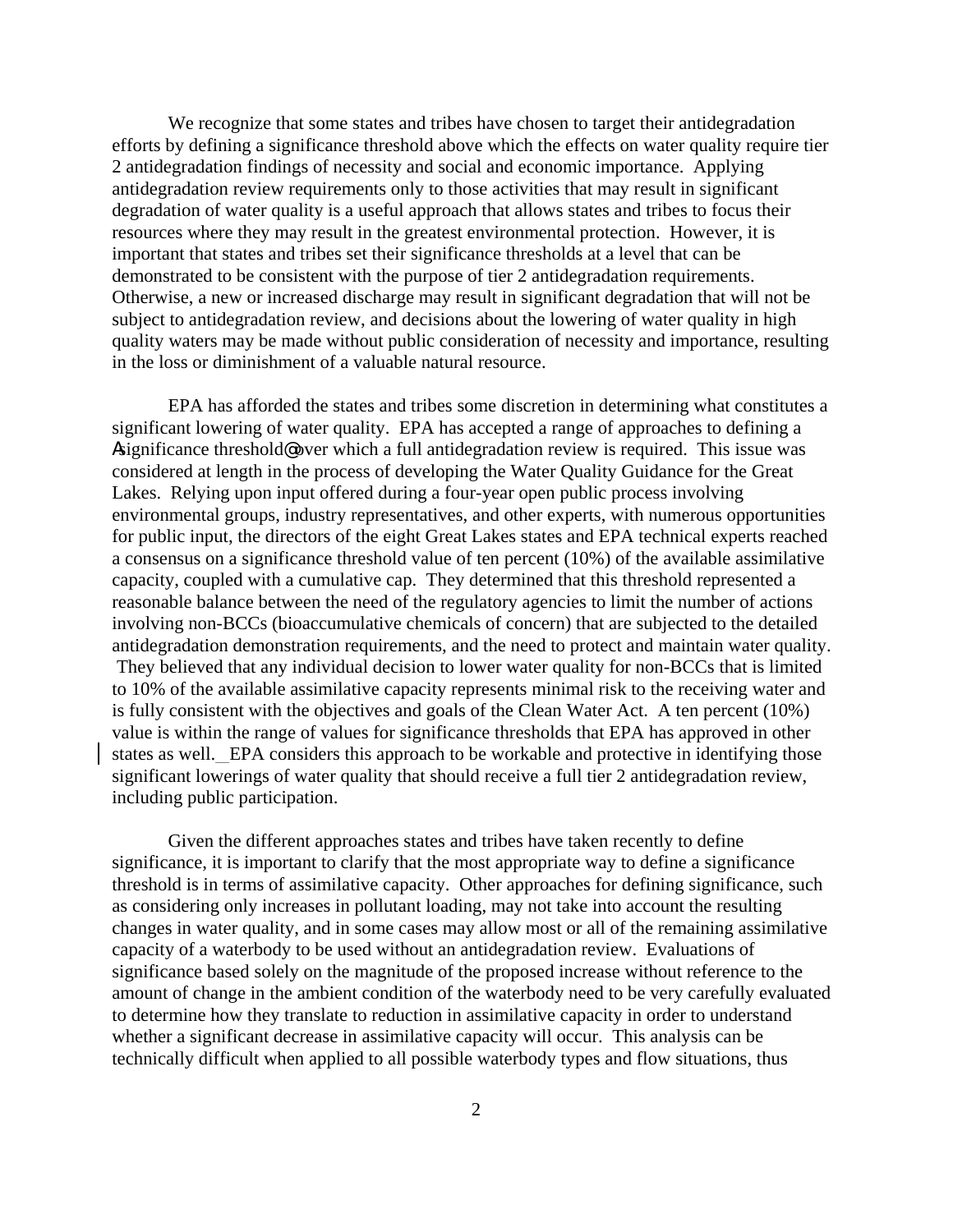making justifications of these expressions by states and tribes and approvals by EPA more challenging. Further, given the importance of public participation and transparency, it is clear that a definition of significance that directly links to the resource to be protected (assimilative capacity) is more likely to be understood by the public. Therefore, OST strongly recommends that new or revised submissions of antidegradation implementation procedures to EPA that define Asignificant@ lowering of water quality define significance in terms of assimilative capacity, unless the state or tribe demonstrates that another approach is equally or more protective of the state-s high quality water resources. Increased loadings of BCCs to surface waters of the Great Lakes System must be consistent with the Great Lakes Water Quality Initiative Antidegradation Policy (40 CFR Part 132, Appendix E, II.A. ASignificant Lowering of Water Quality<sup>®</sup>). States and tribes that are concerned that new or increased discharges would not trigger antidegradation review on large waterbodies where the assimilative capacity is great should consider other approaches to defining significance, such as a combination of use of assimilative capacity and increase in pollutant loading.

To address situations where there are multiple or repeated increases in discharges, OST recommends that states and tribes incorporate a cumulative cap on the use of total assimilative capacity (i.e., the baseline assimilative capacity of a waterbody established at a specified point in time). This approach creates a backstop so that multiple or repeated discharges to a waterbody over time do not result in the majority of the total assimilative capacity being used without a single antidegradation review. For instance, the state or tribe may choose to subject any lowering of water quality to antidegradation review after a certain percentage of the total assimilative capacity has been used. This ensures that where the ambient water quality is lowered closer to the criteria levels, the state or tribe will conduct an antidegradation review after a certain point to evaluate the necessity and importance of each lowering, regardless of the amount of assimilative capacity that would be used.

OST recommends that, where states and tribes desire to establish a significance threshold, you work with them as they develop or revise their antidegradation implementation methods to ensure that any significance thresholds are consistent with the approaches described in this memorandum.

If you have any questions or concerns, please do not hesitate to call me, or Denise Keehner, Director of the Standards and Health Protection Division, at (202) 566-1566.

cc: Robbi Savage, ASIWPCA Water Quality Standards Branch Chiefs, Regions 1-10